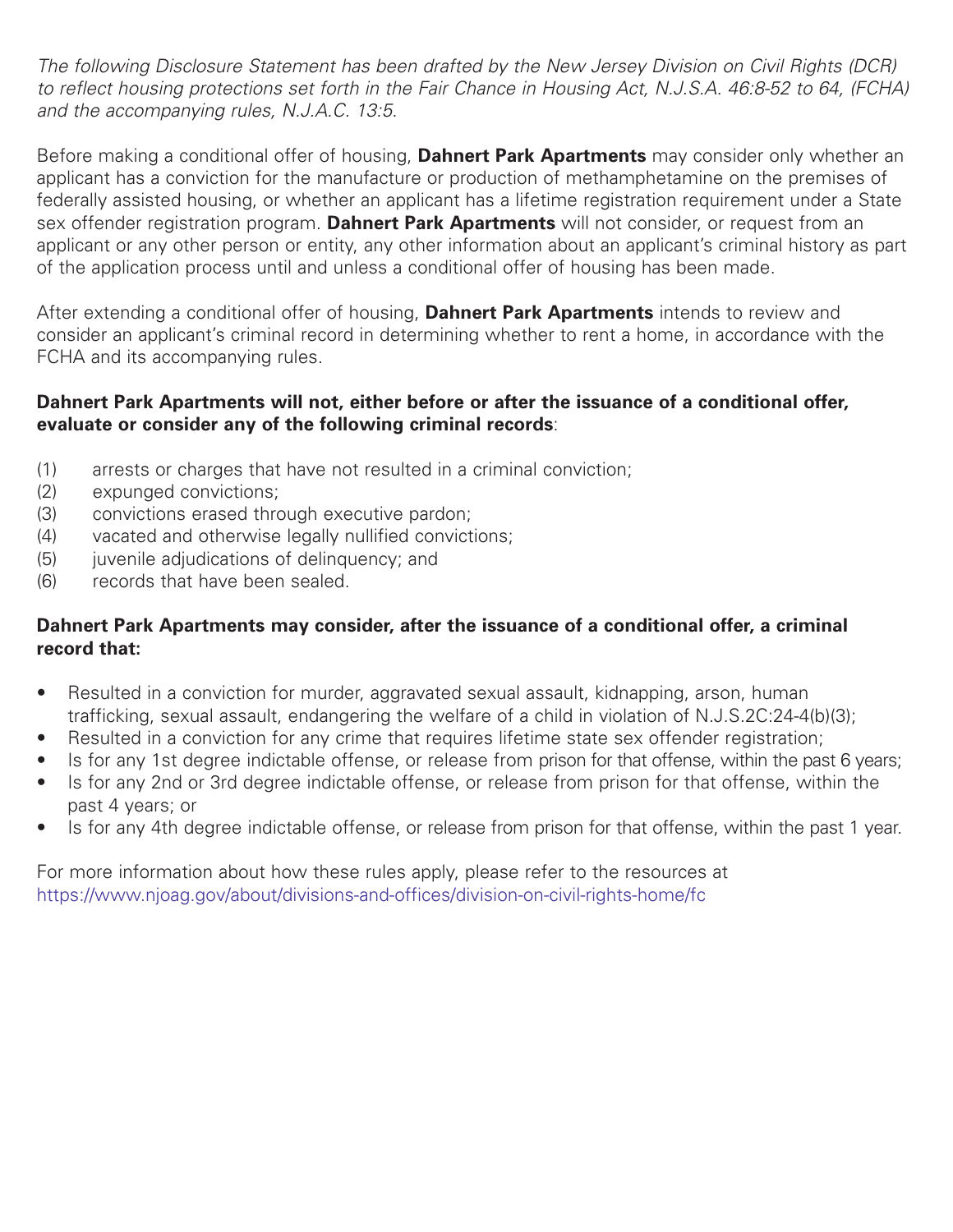**Dahnert Park Apartments** may withdraw a conditional offer based on your criminal record only if **Dahnert Park Apartments** determines, by a preponderance of the evidence, that the withdrawal is necessary to fulfill a substantial, legitimate, and nondiscriminatory interest.

**Dahnert Park Apartments** utilizes any vendor or outside person/entity to conduct a criminal record check on their behalf, **Dahnert Park Apartments** will take reasonable steps to ensure that the vendor or outside person/entity conducts the criminal record check consistent with the requirements of the FCHA and rules. Specifically, if **Dahnert Park Apartments** receives a criminal history inquiry conducted by a vendor or outside person or entity that is conducted in violation of the FCHA in that it reveals a record that is not permitted to be considered under the FCHA, **Dahnert Park Apartments** must show that it did not rely on that information in making a determination about your tenancy.

**If you are subjected to the withdrawal of a conditional offer of housing due to criminal history, you have the right to request and receive the materials relied upon by Dahnert Park Apartments in making this determination.**

**You have the right to dispute, within ten (10) days of receiving this statement, the relevance and accuracy of any criminal record, and to offer evidence of any mitigating facts or circumstances, including but not limited to your rehabilitation and good conduct since the criminal offense. You may also provide evidence demonstrating inaccuracies within aspects of your criminal record which may be considered under the FCHA, or evidence of rehabilitation or other mitigating factors to Dahnert Park Apartments at any time, including after the ten days.**

Any action taken by **Dahnert Park Apartments** in violation of the process laid out in this statement may constitute a violation of the FCHA. **If you believe that any owner, agent, employee, or designee of Dahnert Park Apartments has violated any of the above requirements, you may contact the New Jersey Division on Civil Rights at www.NJCivilRights.gov 1-866-405-3050).** A complaint must be filed with DCR within 180 days of the allegedly discriminatory conduct. You cannot be subjected to retaliation for filing a complaint or for attempting to exercise your rights under the FCHA.

DCR has several fair housing fact sheets available at **https://www.nj.gov/oag/dcr/housing.html**, or available for pickup in any of DCR's four (4) regional offices.

| 31 Clinton Street, 3rd Floor<br>Newark, NJ 07102 | 5 Executive Campus<br>Suite 107, Bldg. 5<br>Cherry Hill, NJ 08002 |
|--------------------------------------------------|-------------------------------------------------------------------|
| 140 East Front Street, 6th Floor                 | 1601 Atlantic Avenue, 6th Fl.                                     |
| Trenton, NJ 08625                                | Atlantic City, NJ 08401                                           |

| Housing Provider Signature   | Date |
|------------------------------|------|
|                              |      |
| Prospective Tenant Signature | Date |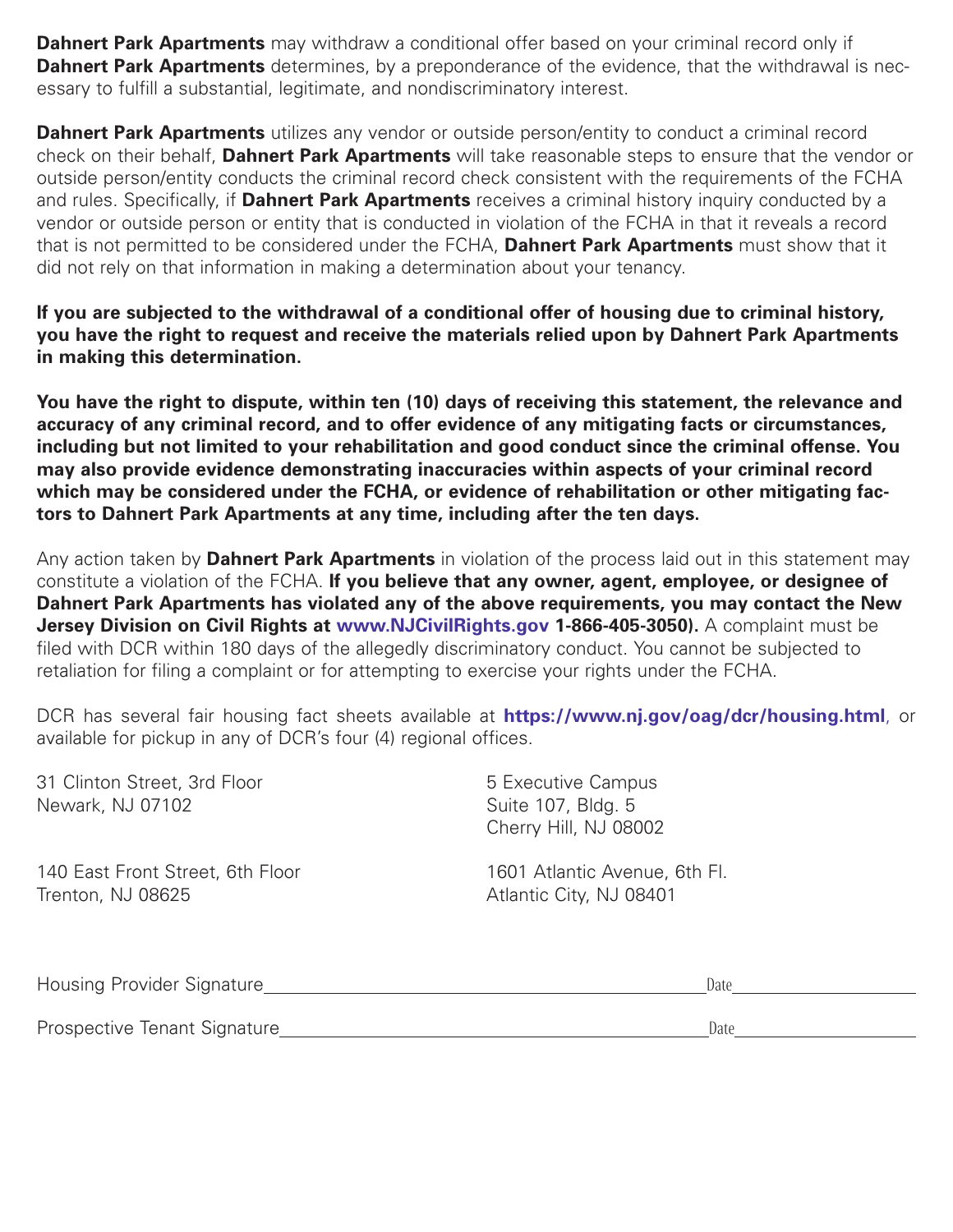# **the K AMSON CORPOR ATION COMMUNITIES FOR BETTER LIVING**

## Dahnert Park Apartments

C/O Apartment lifestyles, 158 Kennedy Drive #5, Lodi, New Jersey 07644 Phone Number: (973) 779-2008 Fax: (973) 779-3095

#### **Application For Lease Must be completed in its entirety to be processed.**

All verification services to be provided to DAHNERT PARK APARTMENTS under terms of this agreement entered into with a licensed contracted consumer credit agency and the accuracy thereof shall be conditioned by the requirement that applicant and customer provide the following information as to the individual applicants below. Where inapplicable information is requested, mark N/A. Applicant and customer shall sign and date this document in appropriate space below prior to its submission to a licensed contracted consumer credit agency. Multiple applicants, including spouse, must complete and sign.

The undersigned hereby agrees to execute a lease, in the event of the approval if the rental application for apartment for the term of commencing on (approximately) at a monthly rate of \$ payable monthly in advance on the first day of each month.

Once the rental application has been approved and the applicant accepts an apartment, the applicant must submit a reservation fee in the amount equal to one month's rent along with the Certificate of Occupancy fee, where applicable, to reserve an apartment. In addition, a security deposit, or a security deposit alternative, must be paid upon signing of lease. All payments must be made using the company accepted payment methods. See leasing agent for instructions. No cash or money orders will be accepted. Applicant agrees that if applicant fails to take possession of the premises, Landlord may retain as liquidated damages, the reservation fee and any other monies paid by applicant. Upon signing the lease, the first month's rent and/or pro-rated rent, security deposit, or security deposit alternative and any other fees must be paid in full before any apartment keys will be given out.

The undersigned has read the foregoing and certifies that the facts set forth in the accompanying rental application are true and correct and that the rental application submitted for the purpose of inducing approval of the application in the undersigned's behalf. In the event that this application is not approved, the undersigned shall be entitled to have the return of the reservation fee made and no more, and all rights of the undersigned shall thereupon terminate and end absolutely. The \$35.00 per applicant fee for investigation of the undersigned's application is under no circumstances refundable. Landlord does not provide renter's insurance. It is mandatory that all residents purchase and maintain a tenant or renter's liability insurance policy at the sole expense of the resident for the length of their tenancy. At time of lease signing, new resident must provide a copy of the liability **insurance policy.**

| <b>APPLICANT NAME</b>    |                                                                                                                                                                                                                                        |      | Date of birth | SS#                                     |       |
|--------------------------|----------------------------------------------------------------------------------------------------------------------------------------------------------------------------------------------------------------------------------------|------|---------------|-----------------------------------------|-------|
| First                    | Middle                                                                                                                                                                                                                                 | last |               |                                         |       |
| <b>CO-APPLICANT NAME</b> |                                                                                                                                                                                                                                        |      |               | Date of birth SS#                       |       |
| First                    | Middle                                                                                                                                                                                                                                 | last |               |                                         |       |
|                          |                                                                                                                                                                                                                                        |      |               |                                         | State |
|                          | Other Occupants: <u>contract the contract of the contract of the contract of the contract of the contract of the contract of the contract of the contract of the contract of the contract of the contract of the contract of the</u>   |      |               |                                         |       |
| Name                     | SS#                                                                                                                                                                                                                                    |      | Age           | Relationship                            |       |
|                          |                                                                                                                                                                                                                                        |      |               |                                         |       |
| Name                     | SS#                                                                                                                                                                                                                                    |      | Age           | Relationship                            |       |
|                          |                                                                                                                                                                                                                                        |      |               | E-mail <u>_______________________</u>   |       |
|                          | Present Address $\overline{\qquad \qquad }$                                                                                                                                                                                            |      |               |                                         |       |
| Street                   | Apt#                                                                                                                                                                                                                                   |      | City          | State                                   | Zip   |
|                          | From: <u>contract the contract of the contract of the contract of the contract of the contract of the contract of the contract of the contract of the contract of the contract of the contract of the contract of the contract o</u>   |      |               |                                         |       |
|                          |                                                                                                                                                                                                                                        |      |               |                                         |       |
|                          | Present Landlord/Resident Mgr.                                                                                                                                                                                                         |      |               | Apt. Name/If Home-Mortgage Co. \$ Loan# |       |
|                          |                                                                                                                                                                                                                                        |      |               |                                         |       |
|                          | Have you ever been evicted from any leased premises?<br><u>Letter and the second of yes, explain and the contract of the second of the second of the second of the second of the second of the second of the second of the second </u> |      |               |                                         |       |
|                          |                                                                                                                                                                                                                                        |      |               |                                         |       |
|                          |                                                                                                                                                                                                                                        |      |               |                                         |       |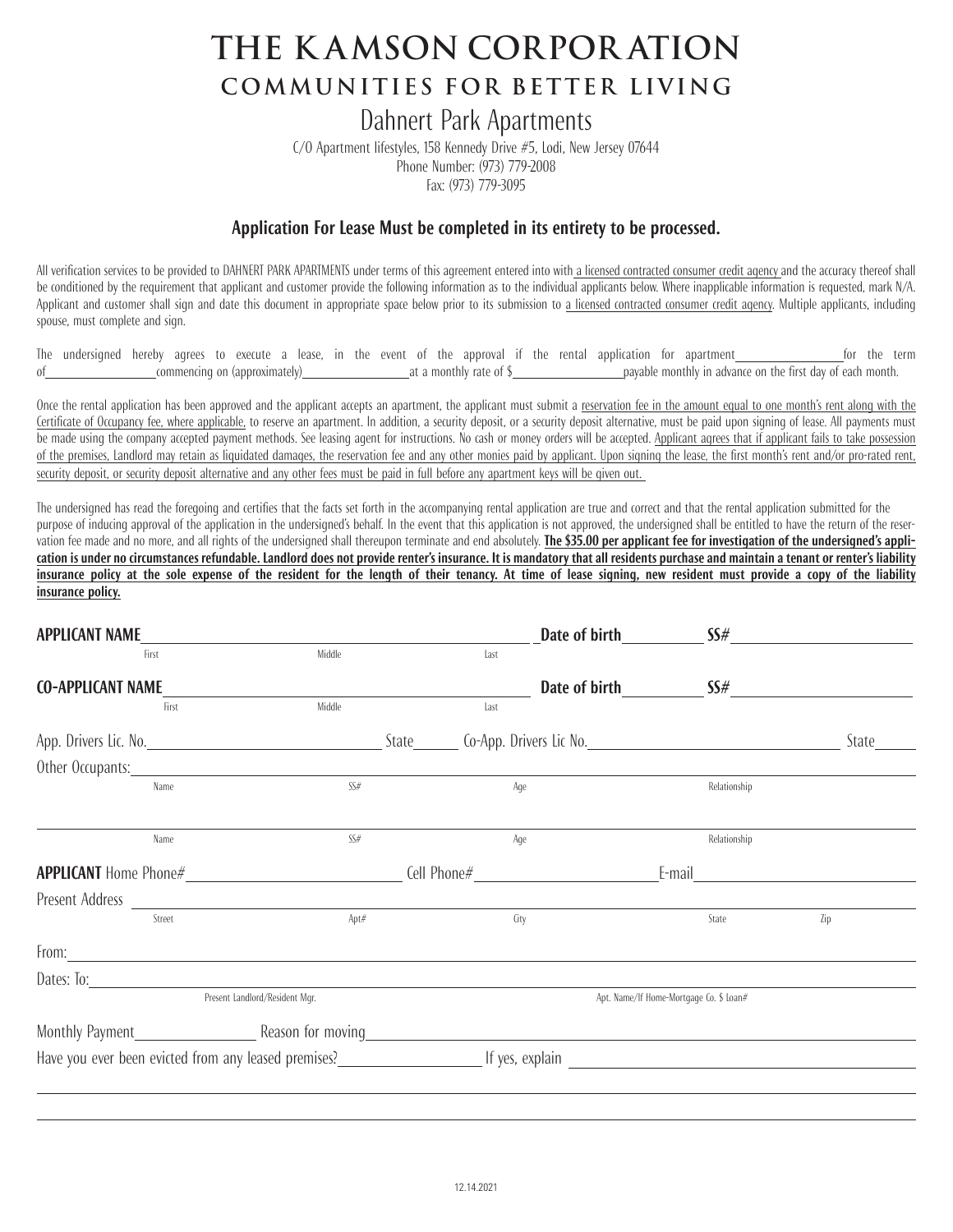## **APPLICANT**

| Previous Address                                                                                                                                                                                                                     |                                                               |                    |                                         |                                    |  |  |
|--------------------------------------------------------------------------------------------------------------------------------------------------------------------------------------------------------------------------------------|---------------------------------------------------------------|--------------------|-----------------------------------------|------------------------------------|--|--|
| Street                                                                                                                                                                                                                               | Apt#                                                          | City               | State                                   | Zip                                |  |  |
| Previous Apt. Name or Landlord                                                                                                                                                                                                       |                                                               |                    |                                         |                                    |  |  |
|                                                                                                                                                                                                                                      |                                                               | Address            | Phone                                   | How long?                          |  |  |
| Monthly Payment                                                                                                                                                                                                                      | Reason for moving                                             |                    |                                         |                                    |  |  |
|                                                                                                                                                                                                                                      |                                                               |                    |                                         |                                    |  |  |
| APPLICANT EMPLOYER                                                                                                                                                                                                                   |                                                               |                    |                                         |                                    |  |  |
|                                                                                                                                                                                                                                      |                                                               |                    |                                         |                                    |  |  |
| Street                                                                                                                                                                                                                               | City                                                          | State              | Zip                                     |                                    |  |  |
|                                                                                                                                                                                                                                      |                                                               |                    |                                         |                                    |  |  |
|                                                                                                                                                                                                                                      |                                                               |                    |                                         |                                    |  |  |
|                                                                                                                                                                                                                                      |                                                               |                    |                                         |                                    |  |  |
|                                                                                                                                                                                                                                      |                                                               |                    |                                         |                                    |  |  |
| Additional monthly income (if any) Source Source Source Source Source Source Source Additional monthly income (if any)                                                                                                               |                                                               |                    |                                         |                                    |  |  |
|                                                                                                                                                                                                                                      |                                                               |                    |                                         |                                    |  |  |
| Present Address                                                                                                                                                                                                                      |                                                               |                    |                                         |                                    |  |  |
| Street                                                                                                                                                                                                                               | Apt#                                                          | City               | State                                   | Zip                                |  |  |
| From: <u>contract the contract of the contract of the contract of the contract of the contract of the contract of the contract of the contract of the contract of the contract of the contract of the contract of the contract o</u> |                                                               |                    |                                         |                                    |  |  |
|                                                                                                                                                                                                                                      |                                                               |                    |                                         |                                    |  |  |
|                                                                                                                                                                                                                                      | Present Landlord/Resident Mgr.                                |                    | Apt. Name/If Home-Mortgage Co. \$ Loan# |                                    |  |  |
|                                                                                                                                                                                                                                      |                                                               |                    |                                         |                                    |  |  |
| Have you ever been evicted from any leased premises?<br>The section of the section of the section of the section of the section of the section of the section of the s                                                               |                                                               |                    |                                         |                                    |  |  |
|                                                                                                                                                                                                                                      |                                                               |                    |                                         |                                    |  |  |
|                                                                                                                                                                                                                                      |                                                               |                    |                                         |                                    |  |  |
| <b>CO-APPLICANT</b>                                                                                                                                                                                                                  |                                                               |                    |                                         |                                    |  |  |
| Previous Address                                                                                                                                                                                                                     |                                                               |                    |                                         |                                    |  |  |
| Street                                                                                                                                                                                                                               | Apt#                                                          | City               | State                                   | Zip                                |  |  |
| Previous Apt. Name or Landlord                                                                                                                                                                                                       |                                                               |                    |                                         |                                    |  |  |
|                                                                                                                                                                                                                                      |                                                               | Address            | Phone                                   | How long?                          |  |  |
|                                                                                                                                                                                                                                      |                                                               |                    |                                         |                                    |  |  |
|                                                                                                                                                                                                                                      |                                                               |                    |                                         |                                    |  |  |
| <b>CO-APPLICANT EMPLOYER</b>                                                                                                                                                                                                         | <u> 1980 - Johann Barn, mars an t-Amerikaansk politiker (</u> | <b>Phone</b> Phone |                                         | Position <u>__________________</u> |  |  |
| <b>Business Address</b>                                                                                                                                                                                                              |                                                               |                    |                                         |                                    |  |  |
| Street                                                                                                                                                                                                                               | City                                                          | State              | Zip                                     |                                    |  |  |
| Supervisor_                                                                                                                                                                                                                          |                                                               |                    |                                         | Gross weekly salary                |  |  |
|                                                                                                                                                                                                                                      |                                                               |                    |                                         |                                    |  |  |